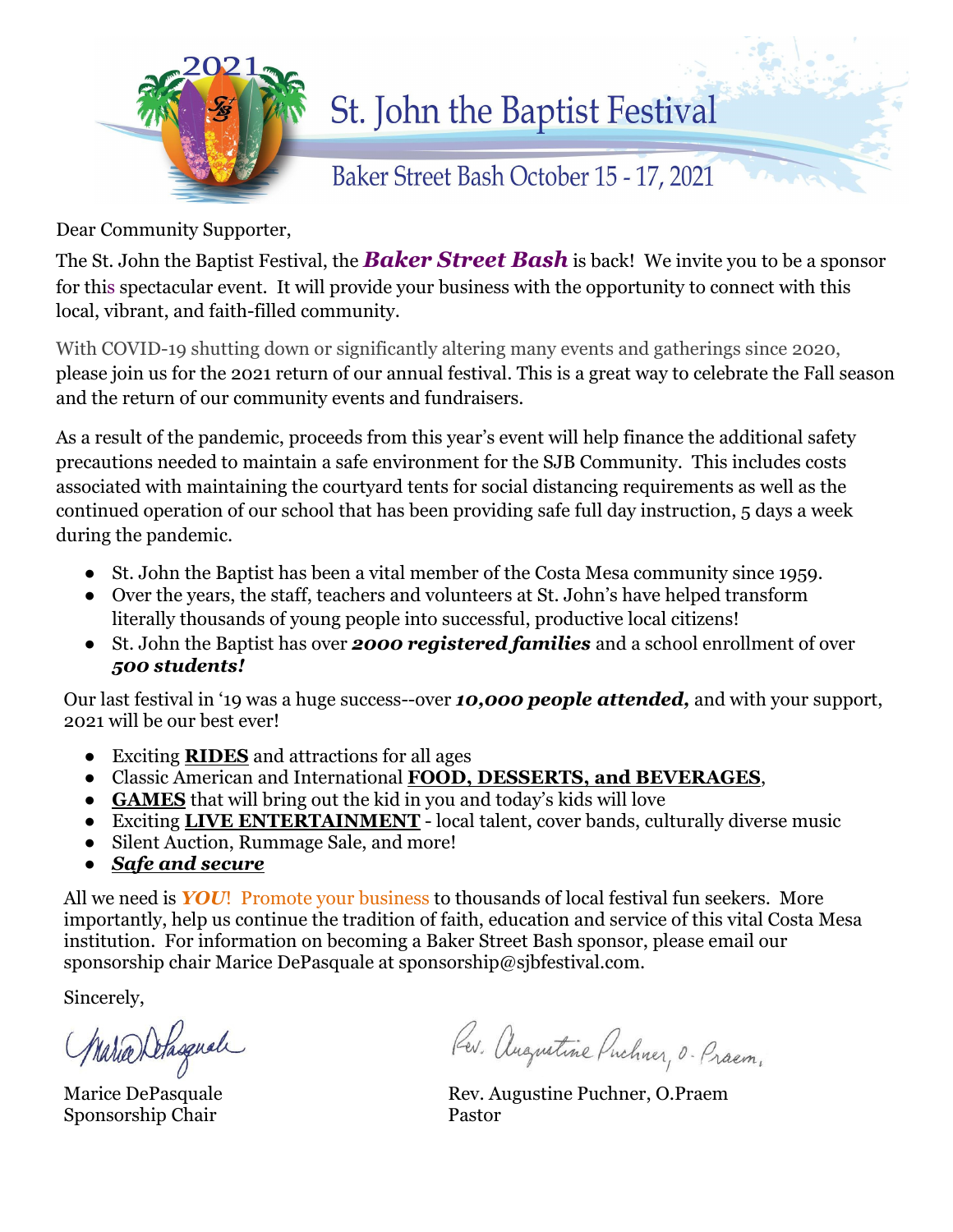

## **Sponsorship Tiers**

| <b>Platinum–Main Stage Sponsor(s)</b>                                   | \$1,500 |
|-------------------------------------------------------------------------|---------|
| Company name announced at least once every two hours during festival    |         |
| Banner Signage on Main Stage during all festival hours                  |         |
| Company name/logo on festival website                                   |         |
| Unlimited access to "sponsorship row"                                   |         |
| Company name/logo on festival worker Tee Shirts                         |         |
| Company literature at sponsor booth                                     |         |
| Gold-Food Court, Beer Tent and Talent Show Sponsor(s)                   | \$1,000 |
| Company name announced at least three times per day during the festival |         |
| Banner Signage at sponsored event location                              |         |
| Company name/logo on festival website                                   |         |
| Access to "sponsorship row."                                            |         |
| Company literature at sponsor booth                                     |         |
| Silver-Entertainment, Silent Auction, Rummage Sale, Raffle Sponsor(s)   | \$500   |
| Company name announced prior to and following entertainment act         |         |
| Banner Signage at sponsored event location                              |         |
| Company name/logo on festival website                                   |         |
| Company literature at sponsor booth                                     |         |
| <b>Bronze Package-Game and Booth Sponsor(s)</b>                         | \$250   |
| Signage at sponsored event location                                     |         |
| Company name/logo on festival website                                   |         |
| Company literature at sponsor booth                                     |         |